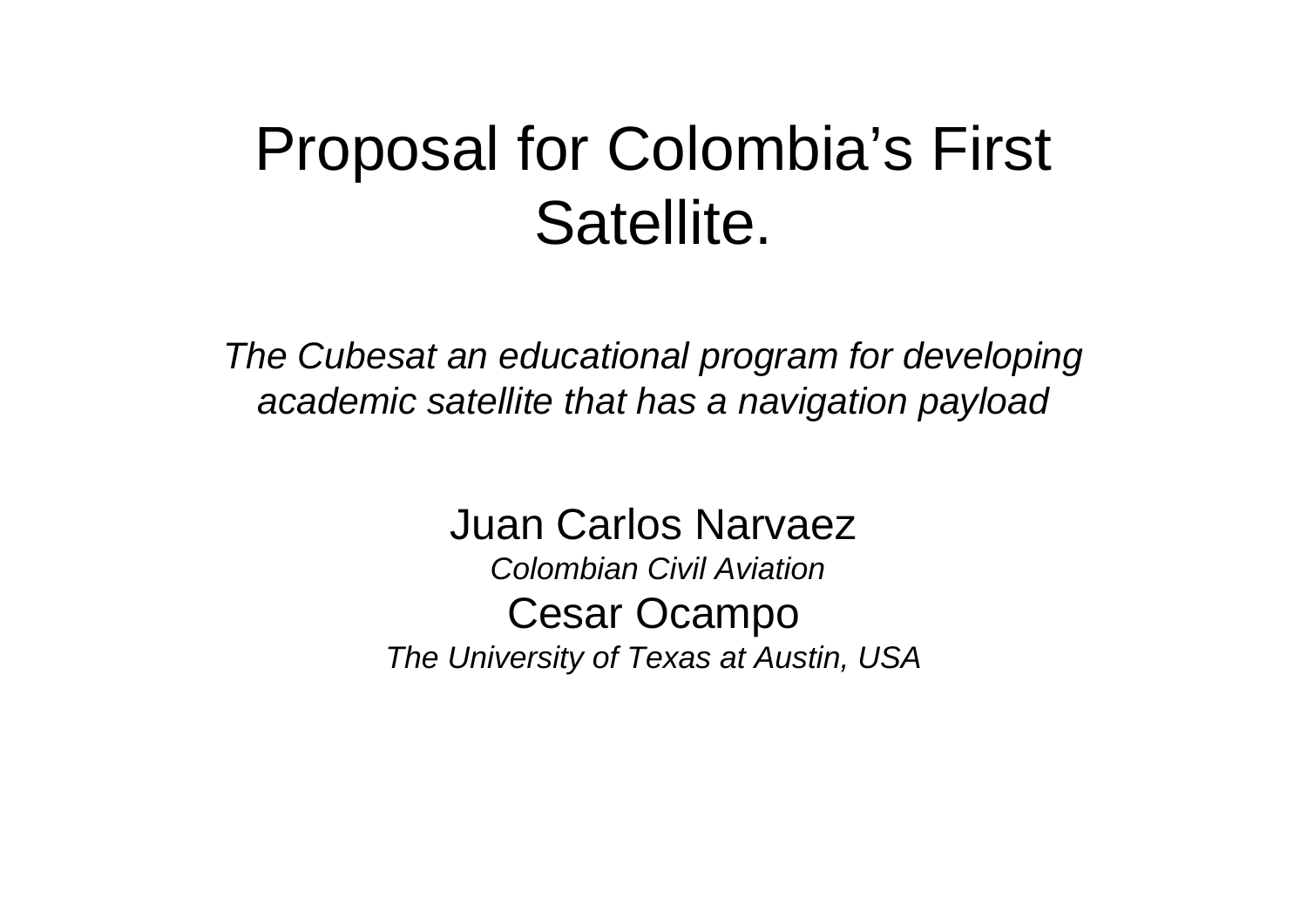### Proposal for Colombia's First **Satellite**

- Project to be directed and hosted by the Academic Sector (AS) with support from Academia, Industry, and other Government Agencies
- Project is a simple cube sat-satellite test bed spacecraft for receiving/relaying/transmitted radio signals and capturing still digital images from space; a GPS receiver will be part of this satellite. The GPS receive will only be used for orbit determination and not attitude determination. A 1 kg satellite is proposed with a minimum lifetime of 3 months. The satellite is a passive orbiter with an altitude of at least 300 km and a mission lifetime of at least 3months.
- • Project will have significant involvement from the Colombian Academic Sector
- Proposal to begin project by January 2005 and Launch by December 2005. Start to Launch =  $12$ months. Operations > 3 months.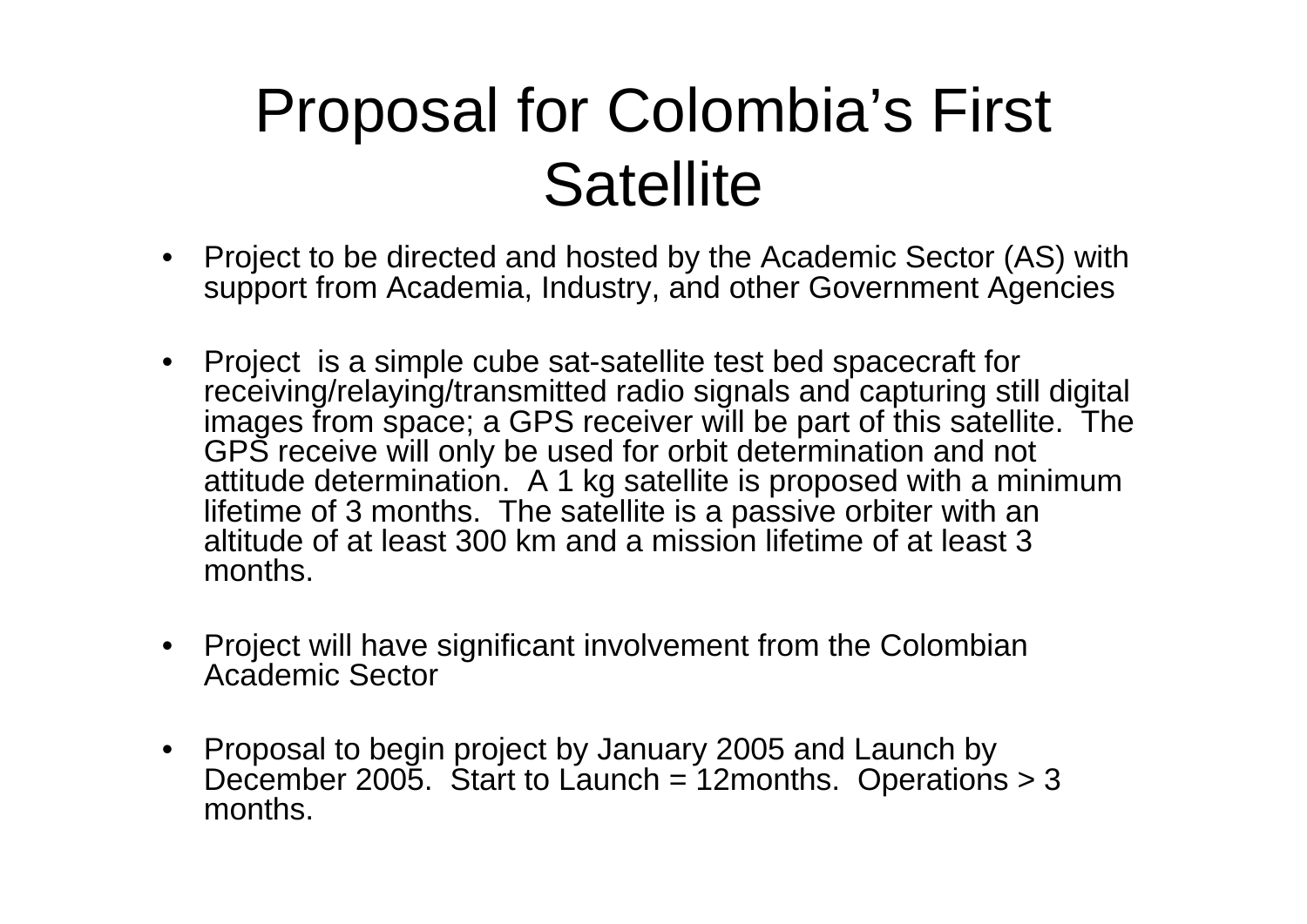### Proposal for Colombia's First **Satellite**

- $\bullet$  The satellite will be designed, developed, and tested in Colombia by Colombian personnel.
- $\bullet$  The satellite may be transported outside of Colombia for preliminary/critical design reviews and for launch vehicle integration and testing.
- • Project can involve US based consultants from Academia, Industry, and Government.
- $\bullet$  Project Objectives are:
	- Design, Develop, and Operate Colombia's first satellite
	- Implement the necessary infrastructure to continue development of future satellite systems, either for scientific, military, or commercial applications.
	- Train individuals in Colombia so that they may further continue the development of Colombia's Aerospace Industry or so that these individuals can participate in international space projects.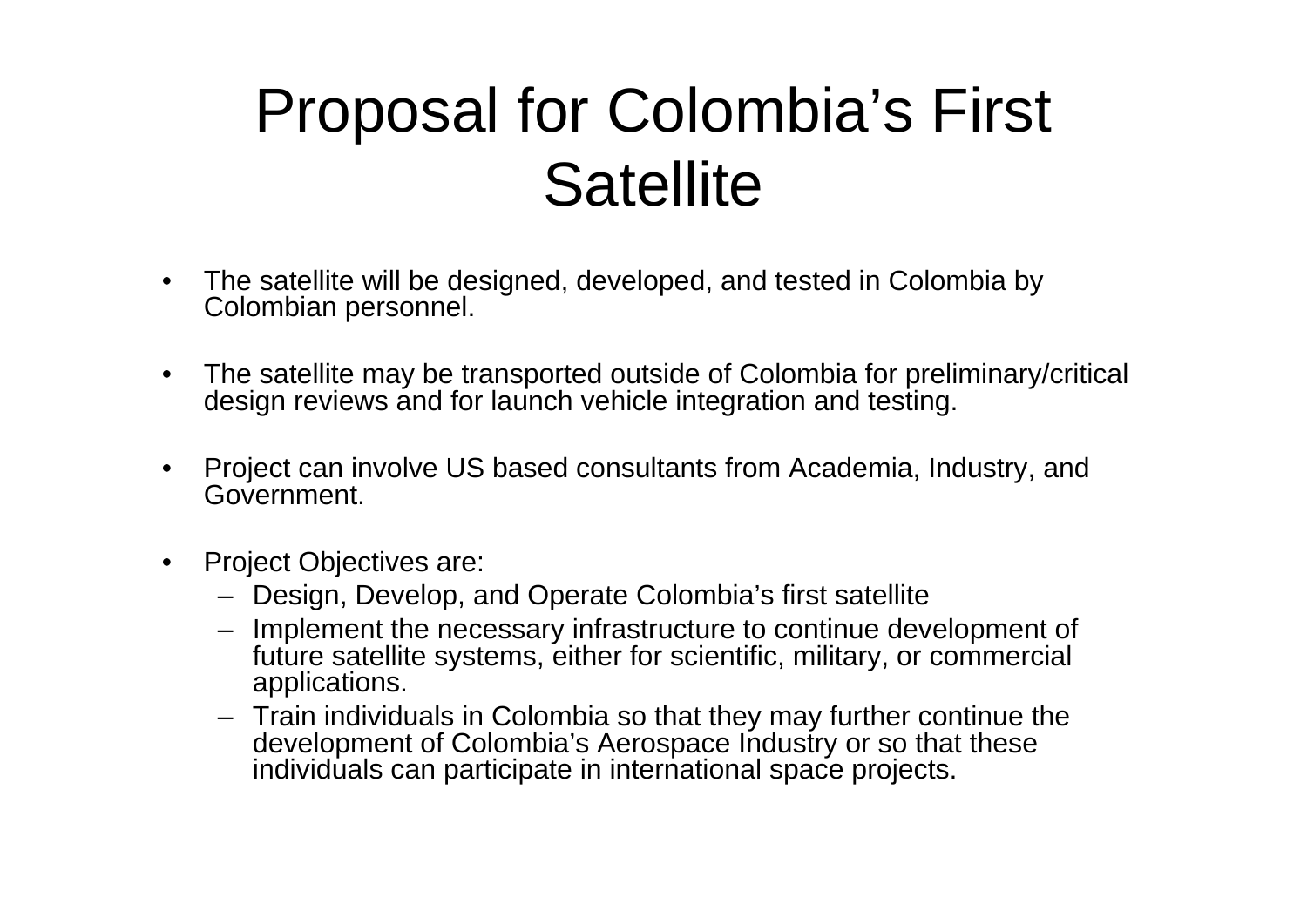- *General*
	- 9*Consolidation of the critical mass in Colombia*
	- <sup>9</sup>*Acquisition Know how*
	- <sup>9</sup>*Pre-graduate students training on the development, design and implementation of satellites*
	- 9*First step towards the space Colombian industry*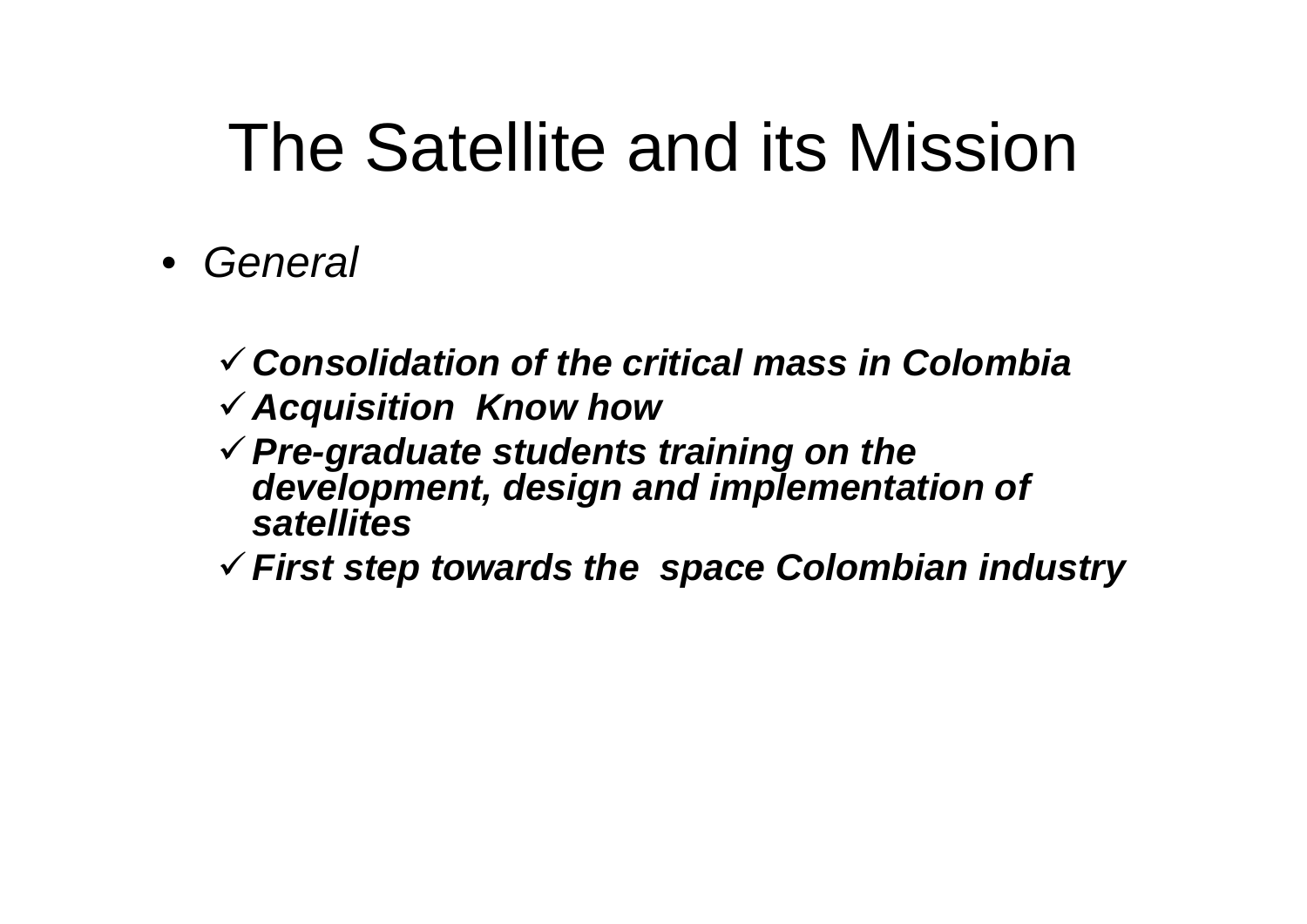• Primary Mission

 $\checkmark$  Collect orbital position data from satellite

 $\sqrt{T}$ esting basic operational systems from satellite:Orbit Determination (Via GPS), prediction,ground trace generation, overflight path prediction, antenna tracking control, transmit/receive/command.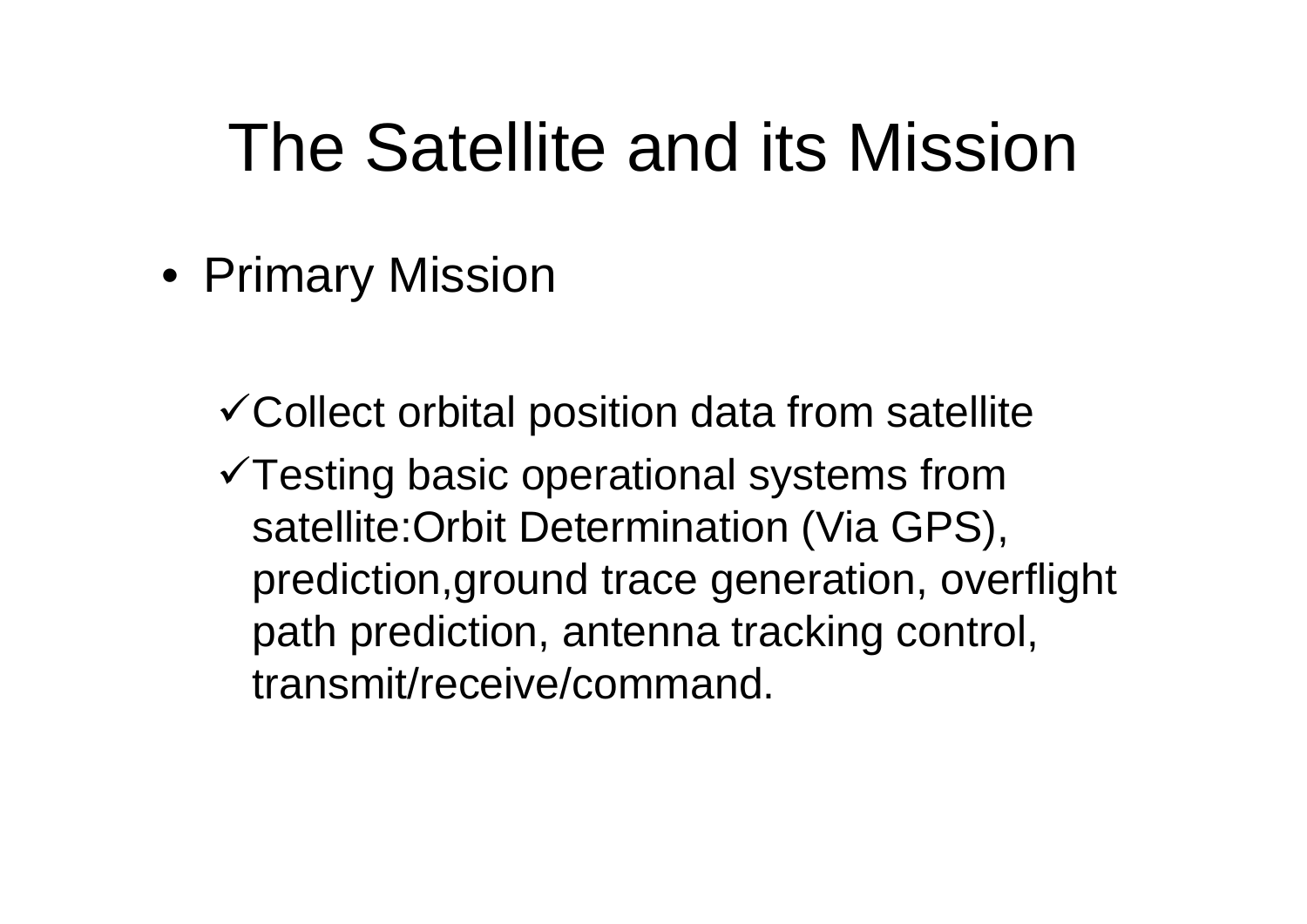• Secondary Mission

 $\checkmark$  Collecting data from satellite positioning to analyze and its proper management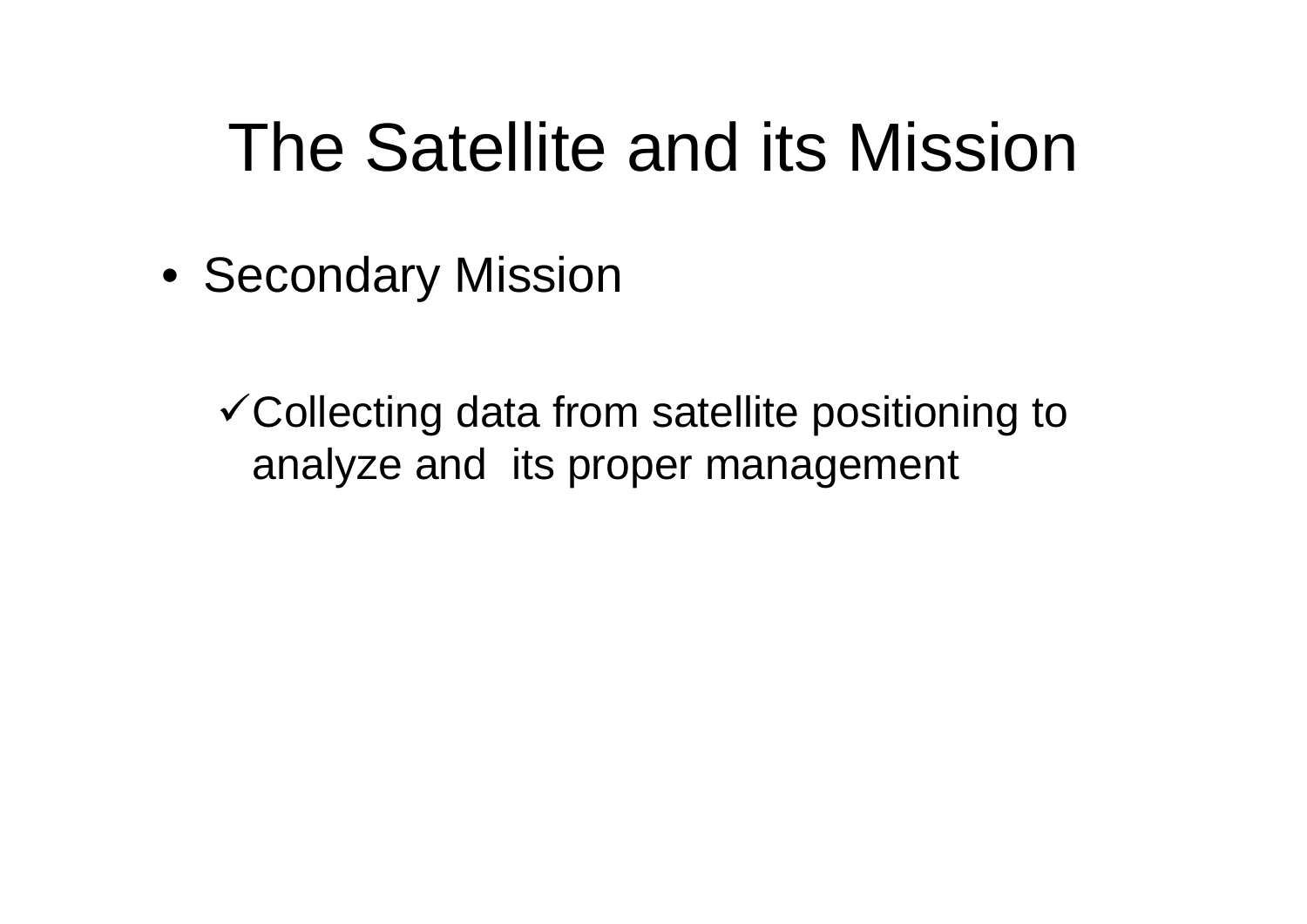- *Name of Satellite*
	- 9*Colombian Children*

*The name of satellite: ideas Esperanza, Colombia Sat -1,*

- <sup>9</sup>*The purpose of the satellite, its orbit, its duration,*
	- ¾*Period:90-110 minutes*
	- ¾*Inclination: 28 to 60 degrees*
	- ¾*Coverage:+-15 latitude (maximizing time over Colombia)*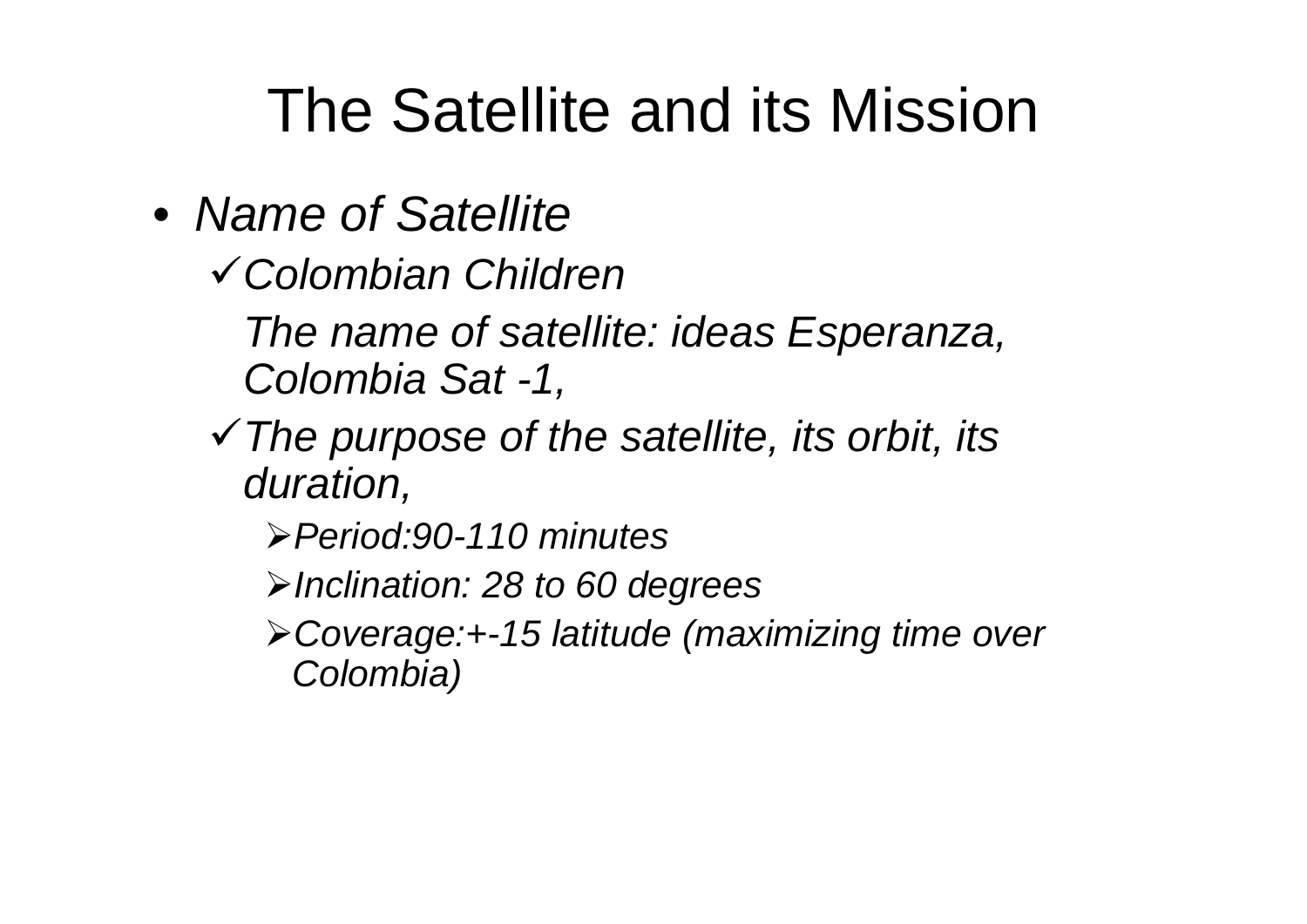# Required Infrastructure

- The Academic Sector (AS) would propose the creation of a Satellite Design and Development Laboratory (SDDL) to serve as the facility where this project will be carried out.
- This SDDL will be located at either a facility at AS or an academic institution near the main AS facilities. This space for this facility should already exist, i.e., it should not be constructed.
- The SDDL will be at least 100 square meters with basic and specialized electronics equipment for circuit board design and testing, full internet connection, several workbenches, and a clean section with positive air pressure. Machining equipment could coexist at the facility where the SDDL is located or elsewhere within Colombia. Procedures or tasks not available at the SDDL can be contracted out to other facilities within Colombia.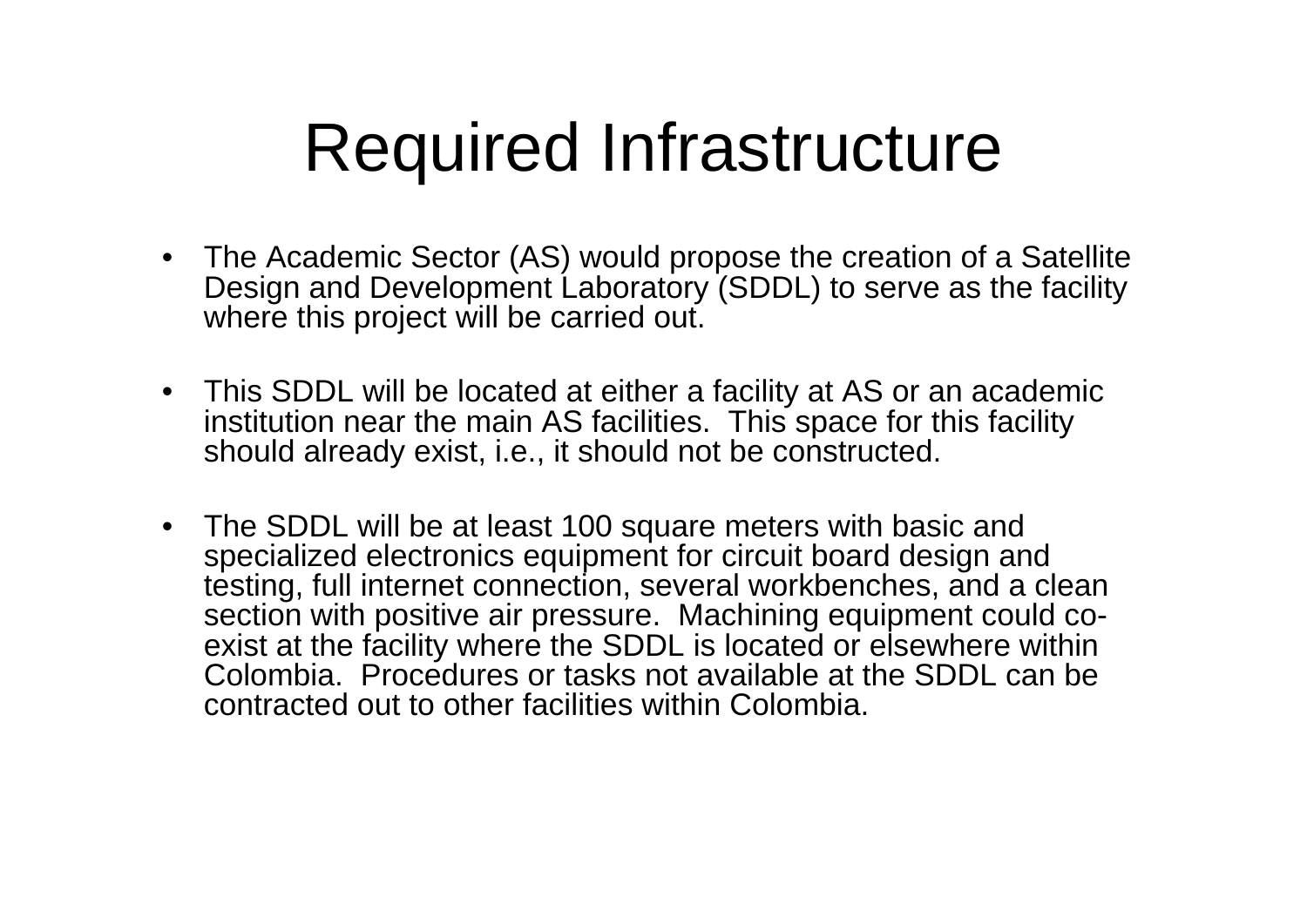# Required Infrastructure

- • This laboratory should be headed by a single individual; all other personnell should either be students, professors, and/or AS employees. Total staffing should be between 5-10 individuals. The head of the SDDL should be an AS employee that is fully funded to support the laboratory for at least 24 months.
- $\bullet$  All equipment in this laboratory should be COTS (commercial off the shelf); i.e., no equipment should have to custom designed or manufactured.
- $\bullet$  All required software should obtained free of cost either by donations from the developers or under license from participating US universities. Any specialized software will be developed by the SDDL staff with support from the consultants if needed.
- $\bullet$  Communications equipment will be via internet, where the SDDL will be a node; ground based antennas and time will be donated by either Colombian government facilities or US university facilities; for example communication can be relayed via the University of Texas' microsatellite antenna.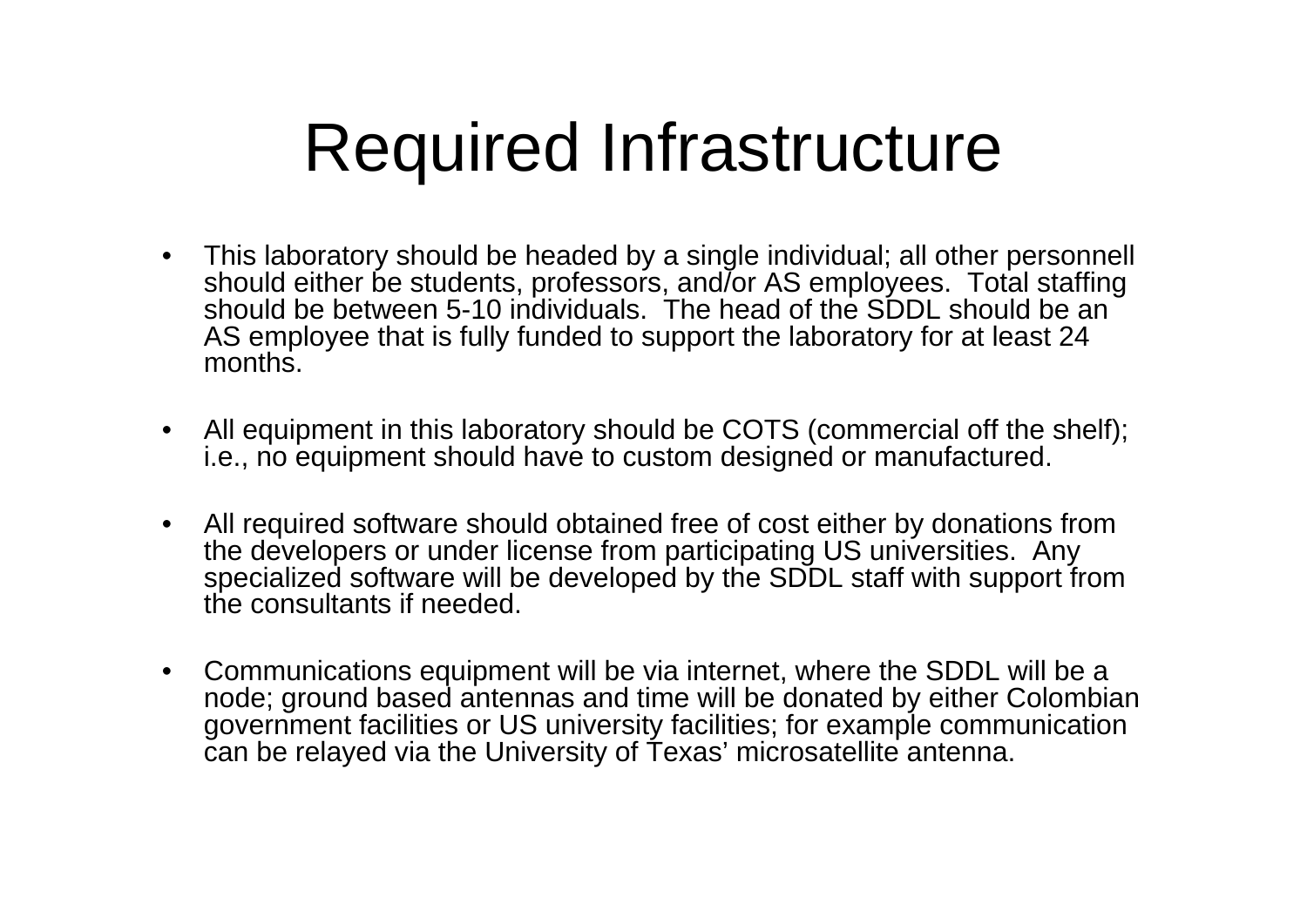# Project Schedule and Timeline

| 1              | <b>COL SATELLITE</b><br>PROGRAM                                                       | 200<br>$\overline{4}$<br>T1 | 2004<br>T <sub>2</sub> | 2004<br>T3(99<br>$-01)$ | 2004<br>T4 | 2005<br>T1   | 2005<br>T <sub>2</sub> | 2005<br>T <sub>3</sub> | 2005<br>T4 | 2006<br>$T1(03-1)$ | 2006<br>T <sub>2</sub> | 200<br>6<br>T <sub>3</sub> | 2006<br>T <sub>4</sub> |
|----------------|---------------------------------------------------------------------------------------|-----------------------------|------------------------|-------------------------|------------|--------------|------------------------|------------------------|------------|--------------------|------------------------|----------------------------|------------------------|
| $\overline{2}$ | <b>DISIGNING</b>                                                                      |                             |                        |                         |            |              |                        |                        |            |                    |                        |                            |                        |
| 3              | <b>SPECIFICATION</b><br><b>DEFINITION</b>                                             |                             |                        |                         |            | $01 -$<br>31 |                        |                        |            |                    |                        |                            |                        |
| $\overline{4}$ | DEVELOPMENT<br><b>AND</b><br><b>MANUFACTURE</b><br><b>INCLUDED</b><br><b>TESTING</b>  |                             |                        |                         |            |              |                        |                        |            |                    |                        |                            |                        |
| 5              | <b>LAUNCHING</b><br><b>INCLUDED</b><br><b>SENDING</b><br>CALPOLY OR<br><b>ANOTHER</b> |                             |                        |                         |            |              |                        |                        |            | 03-01              |                        |                            |                        |
| 6              | <b>TERMINATION</b><br>OF LIFE TIME                                                    |                             |                        |                         |            |              |                        |                        |            |                    | 08-31                  |                            |                        |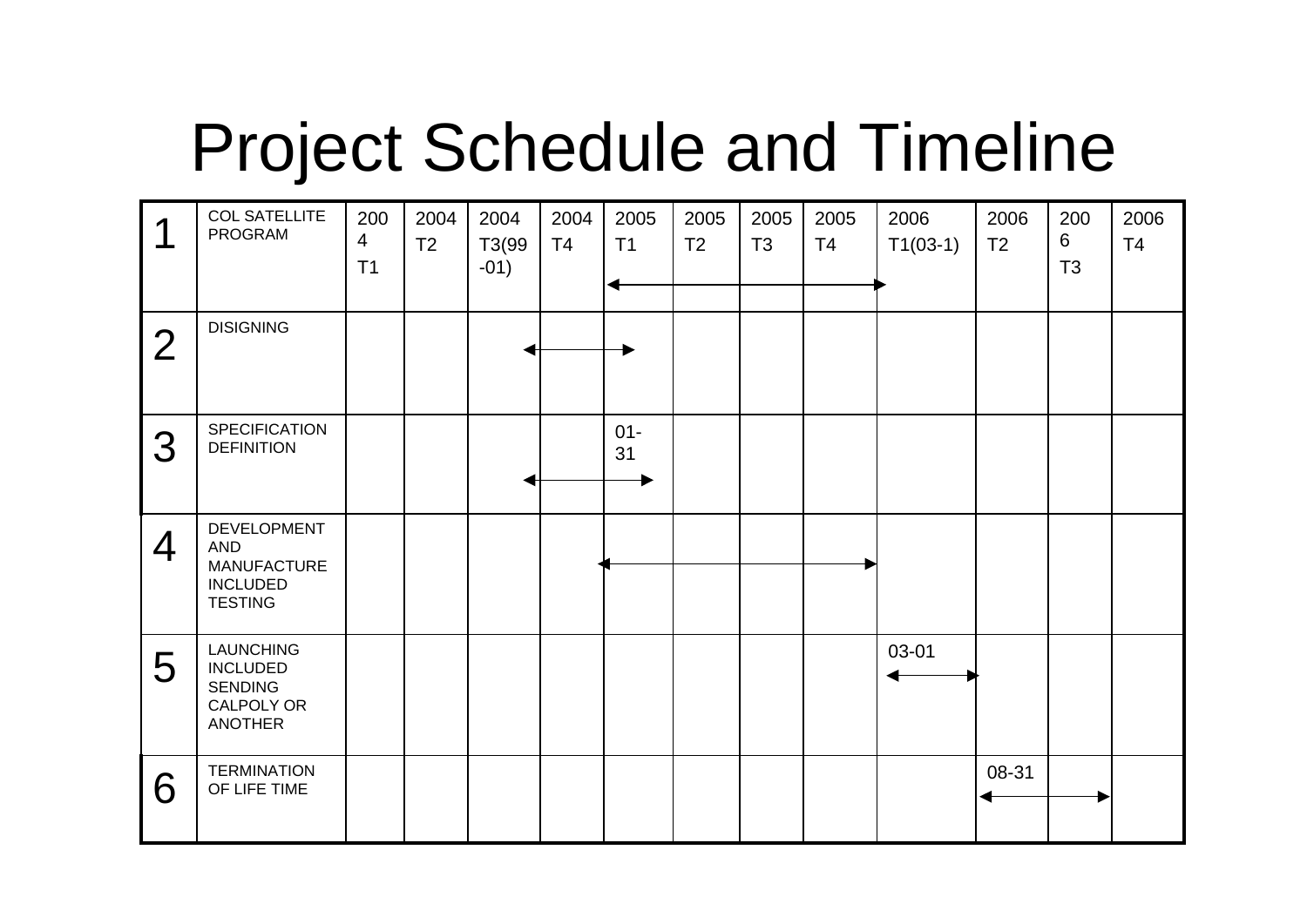### Project Budget and Costs

#### **Satellite Fabrication (approximated)**

| <b>Structure</b>                                                | <b>US2000</b>         |  |  |  |  |  |
|-----------------------------------------------------------------|-----------------------|--|--|--|--|--|
| <b>Solar Cell</b>                                               | <b>US4500</b>         |  |  |  |  |  |
| <b>Batteries</b>                                                | <b>US2000</b>         |  |  |  |  |  |
| CPU/C&DH                                                        | provided              |  |  |  |  |  |
| Transceptor                                                     | <b>US1000</b>         |  |  |  |  |  |
| RF Antennas (2)                                                 | <b>US 500</b>         |  |  |  |  |  |
| <b>GPS</b>                                                      | provided              |  |  |  |  |  |
| <b>GPS Antennas</b>                                             | provided              |  |  |  |  |  |
| <b>SUBTOTAL</b>                                                 | <b>USD10.000</b>      |  |  |  |  |  |
| <b>Management</b>                                               |                       |  |  |  |  |  |
| Salaries, trips, etc                                            |                       |  |  |  |  |  |
|                                                                 |                       |  |  |  |  |  |
| <b>LDDS Equipment</b>                                           |                       |  |  |  |  |  |
| <b>Torque Ranches</b>                                           |                       |  |  |  |  |  |
| <b>Drilling Machines</b>                                        |                       |  |  |  |  |  |
| <b>Micrometeres</b>                                             |                       |  |  |  |  |  |
| <b>High Precision Scales</b>                                    |                       |  |  |  |  |  |
| Workstation                                                     |                       |  |  |  |  |  |
| P.C Board Maker                                                 |                       |  |  |  |  |  |
| Microscope(X20 -40 times)                                       |                       |  |  |  |  |  |
| Network, spectrum, logic analizaer                              |                       |  |  |  |  |  |
| Power suplliers, multimeters                                    |                       |  |  |  |  |  |
| <b>Function, Frecuency Generator</b>                            |                       |  |  |  |  |  |
| Thermohygrodtat                                                 |                       |  |  |  |  |  |
| HEPA filters Air Shower, ESD Proteccion and Electrical Test Bed |                       |  |  |  |  |  |
| <b>SUBTOTAL</b>                                                 | <b>USD 30,000&lt;</b> |  |  |  |  |  |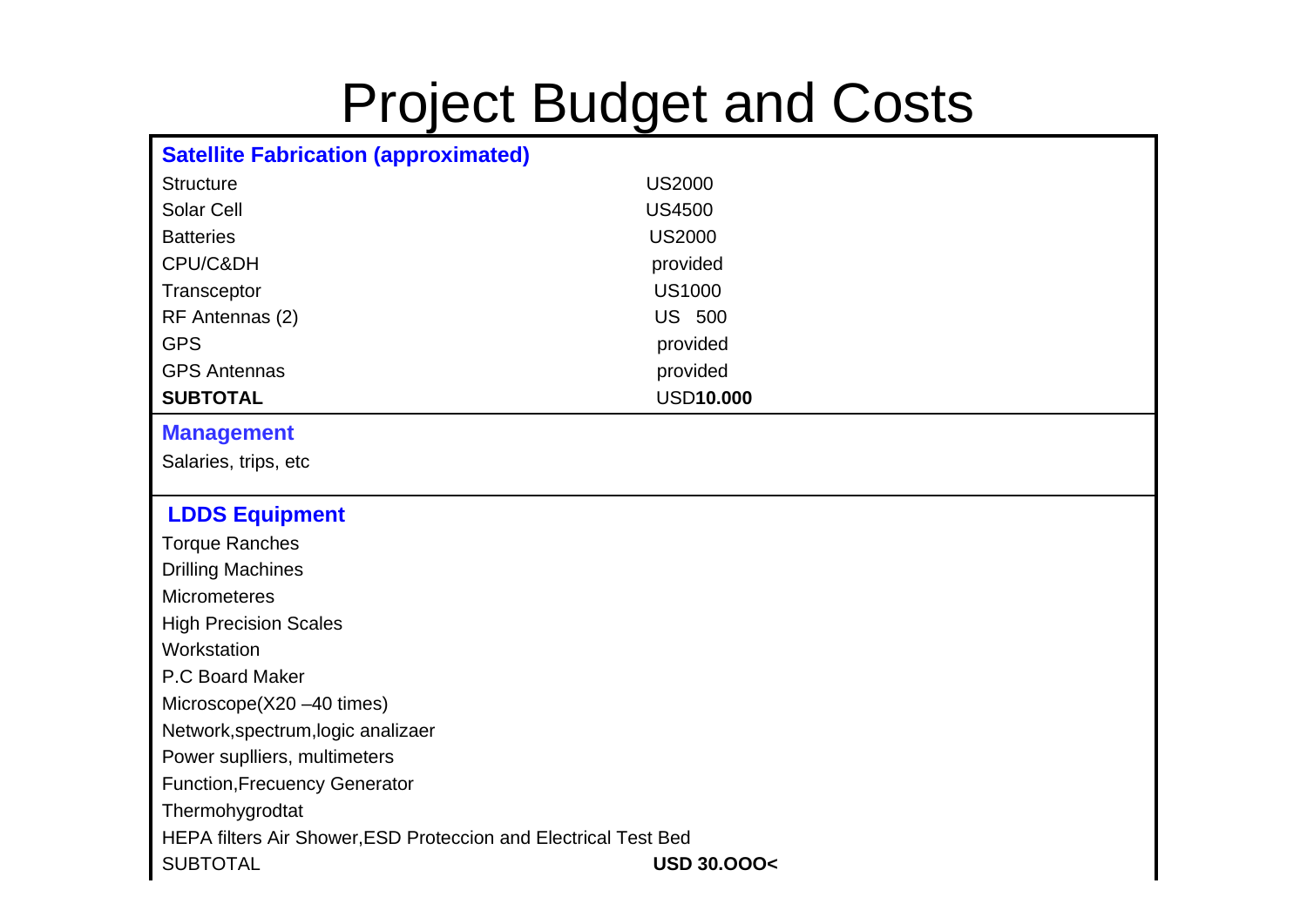## Project Budget and Costs

• Launching at CalPoly  $\qquad \qquad \sf US\ 40.000$ 

TOTAL COST OF PROJECT < US 100.000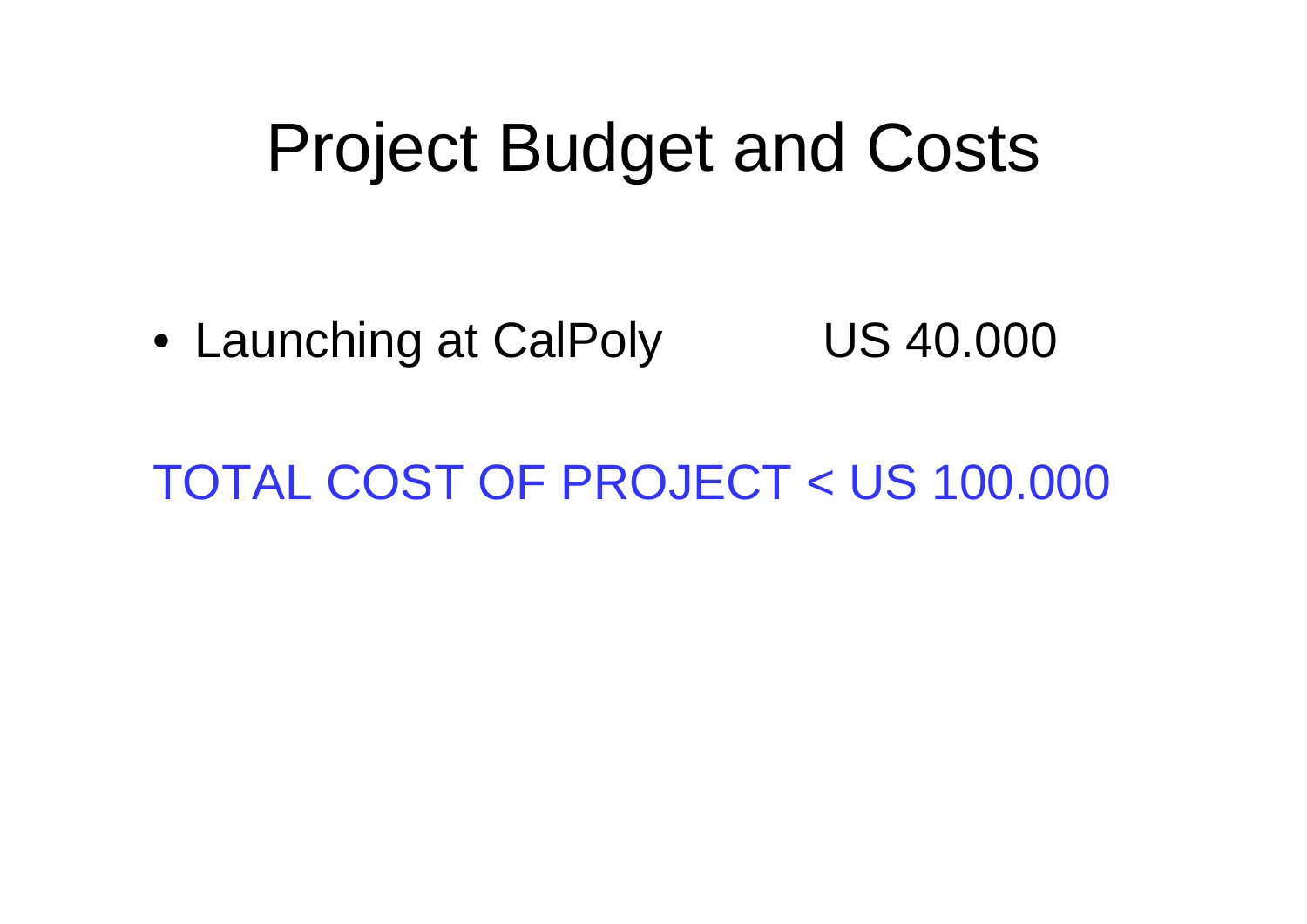# Launch and Operations

- $\bullet$  Satellite will be a piggy-back payload with other university cubesatnanosatellite programs aboard a US or international launch vehicle
- The Satellite will be operated from within the Colombian SDDL with tracking support provided by both US universities and/or Colombian tracking facilities.
- • Data relay to and from the satellite can be made by any of these facilities during over flight opportunities.
- $\bullet$  Command will be only from the Colombian SDDL via the designated network.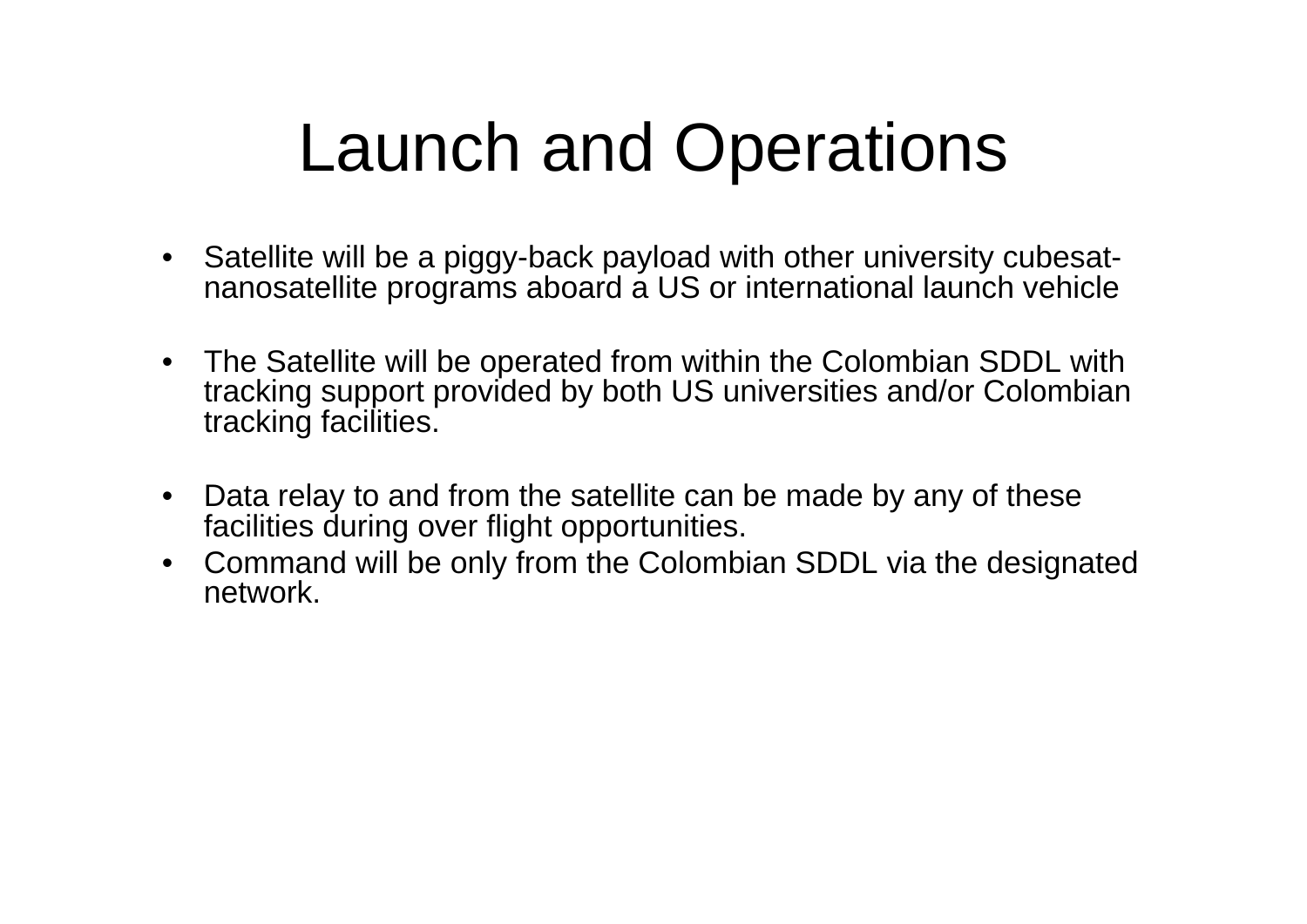## Consultant Information and US **Participation**

- • Possible consultants include:
	- Cesar Ocampo Ph.D, Dept. of Aerospace Engineering,The University of Texas, Austin, Texas
	- Glenn Lightsey, Ph.D., Dept. of Aerospace Engineering,The University of Texas, Austin, Texas
	- Bob Twiggs, M.SE., Dept. of Aeronautics and Astronautics, Stanford University, Palo Alto, California
	- Chris Kitts Ph.D., Dept. of Aerospace Engineering, Santa Clara University, California
	- Jordi Puig-Sari Ph.D., Dept. of Aerospace Engineering, California Polytechnic University, San Luis Obispo, California
- • Possible Testing Facilities for Preliminary and Critical Design Reviews include
	- The NASA Johnson Space Center, Houston, Texas
	- The NASA Goddard Space flight Center, Greenbelt, Maryland,
	- The NASA Jet Propulsion Laboratory, Pasadena, California
	- The United States Air Force Phillips Laboratory, Albuquerque, New Mexico
	- The Applied Physics Laboratory, Johns Hopkins University, Baltimore, Maryland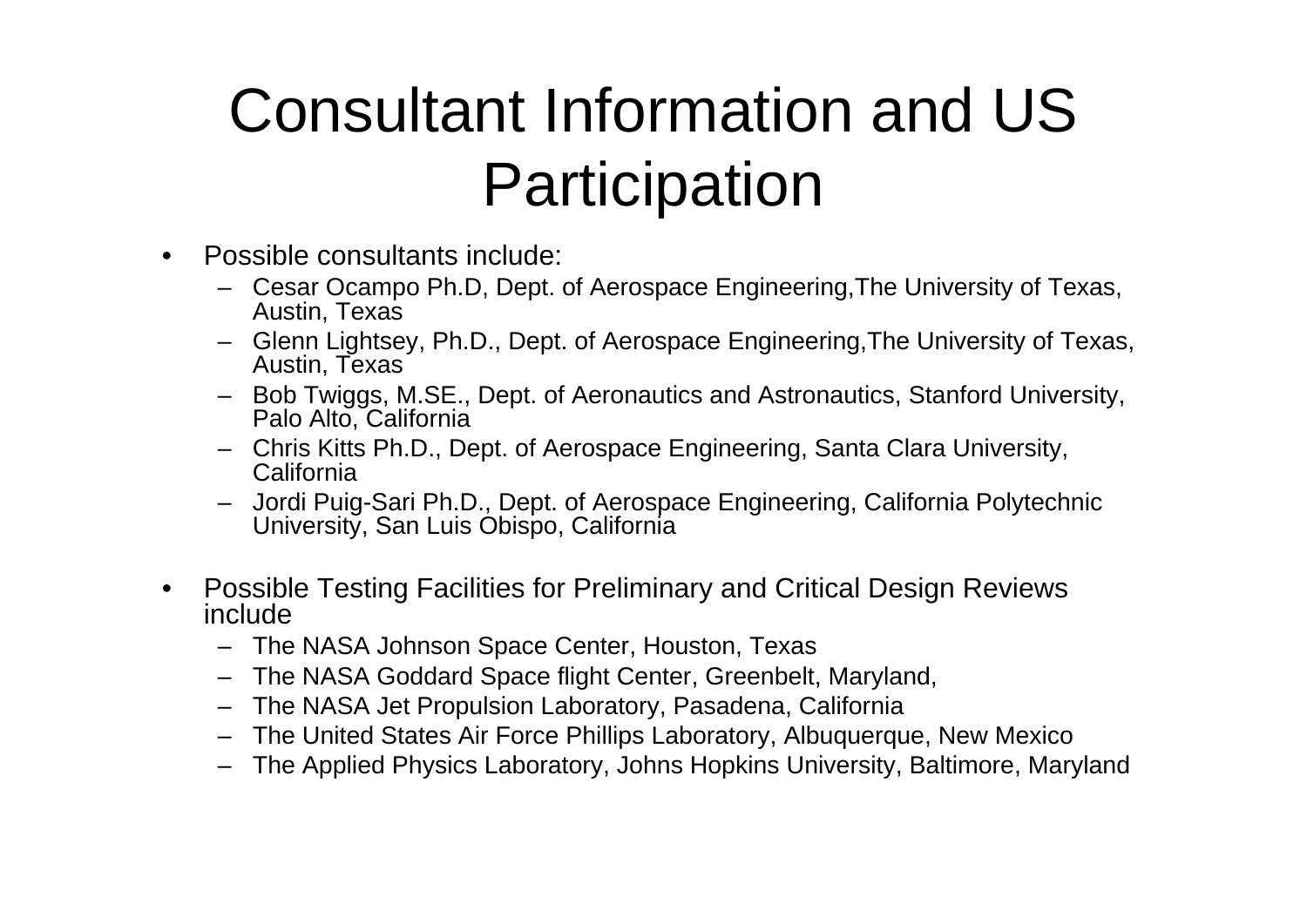### Consultant Information and US Participation

- $\bullet$  Consultants can and will be provided support to travel to Colombia for kick off meetings, design review meetings, and support.
- $\bullet$  The satellite and the Colombian support personnel can, may, and will travel to the US to support any necessary design reviews, testing, and launch vehicle integration.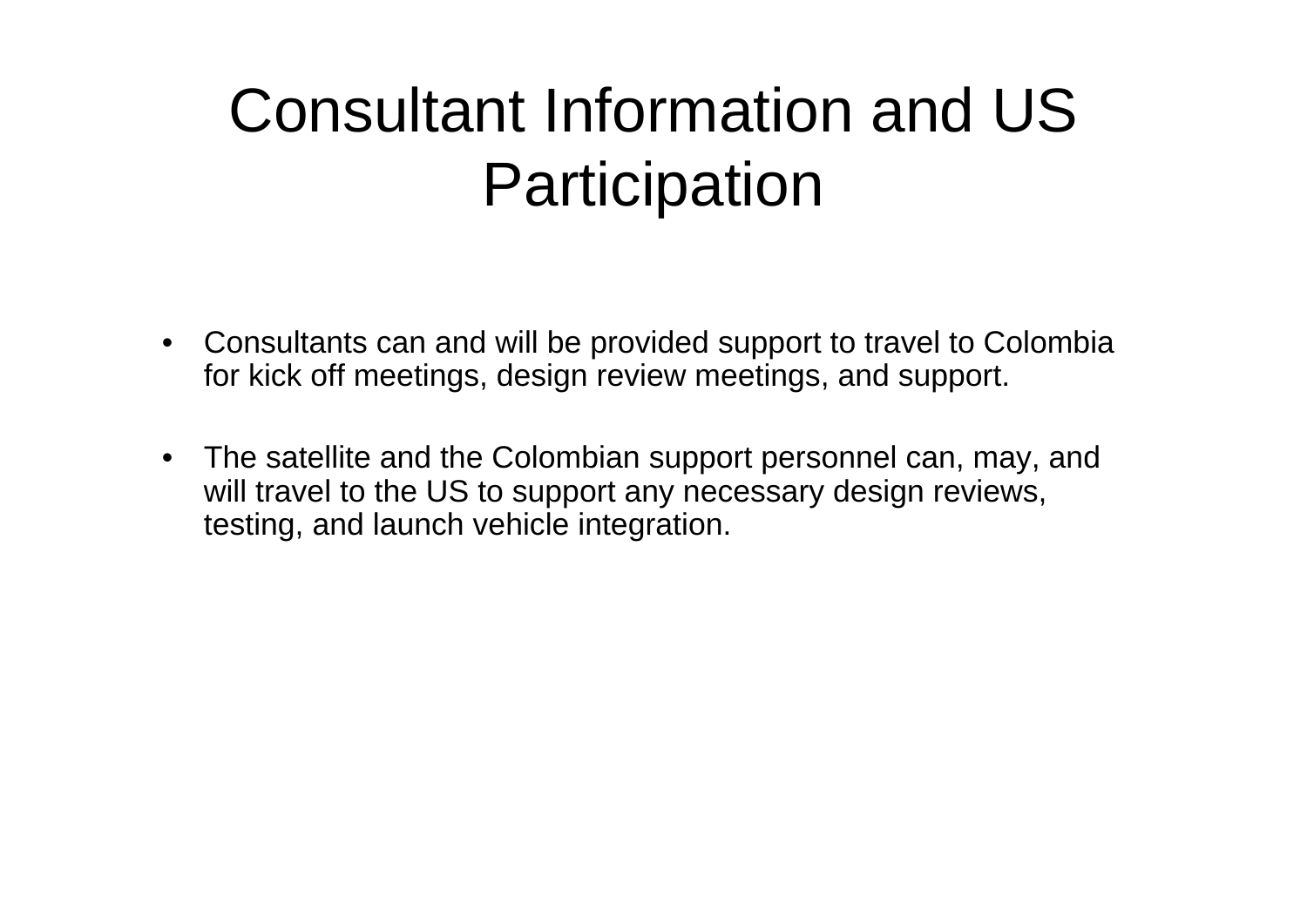# Funding and Financial Support

- • The AS will be responsible for:
	- Providing, via procurement or donations, the equipment for the SDDL
	- Providing or procuring the location space for the Colombian SDDL
	- The hardware required for constructing the satellite
	- Fully staffing the Project Director and Head of the SDDL (one person/12 months)
	- Provide travel funds and lodging costs for the the US consultants when traveling to and from Colombia.
	- All clerical and secretarial support (internet connections, printing, copying/duplicating, and telephone or other communication support)
- • The US universities where the consultants reside will
	- Provide all clerical, secertarial, and operating costs via either internal funds, collaborative agreements, or funded projects via the UN or State or Federal Government agencies.
	- US consultants should have all their travel and expenses paid. They should not charge for consulting services, or honorariums.
	- Provide use of in-house facilities for preliminary/design reviews, testing, and hosing of the satellite and Colombian personnel.
	- - Mangement of International Cooperation through Secretariat Pro-Tempore of Fourth American Space Conference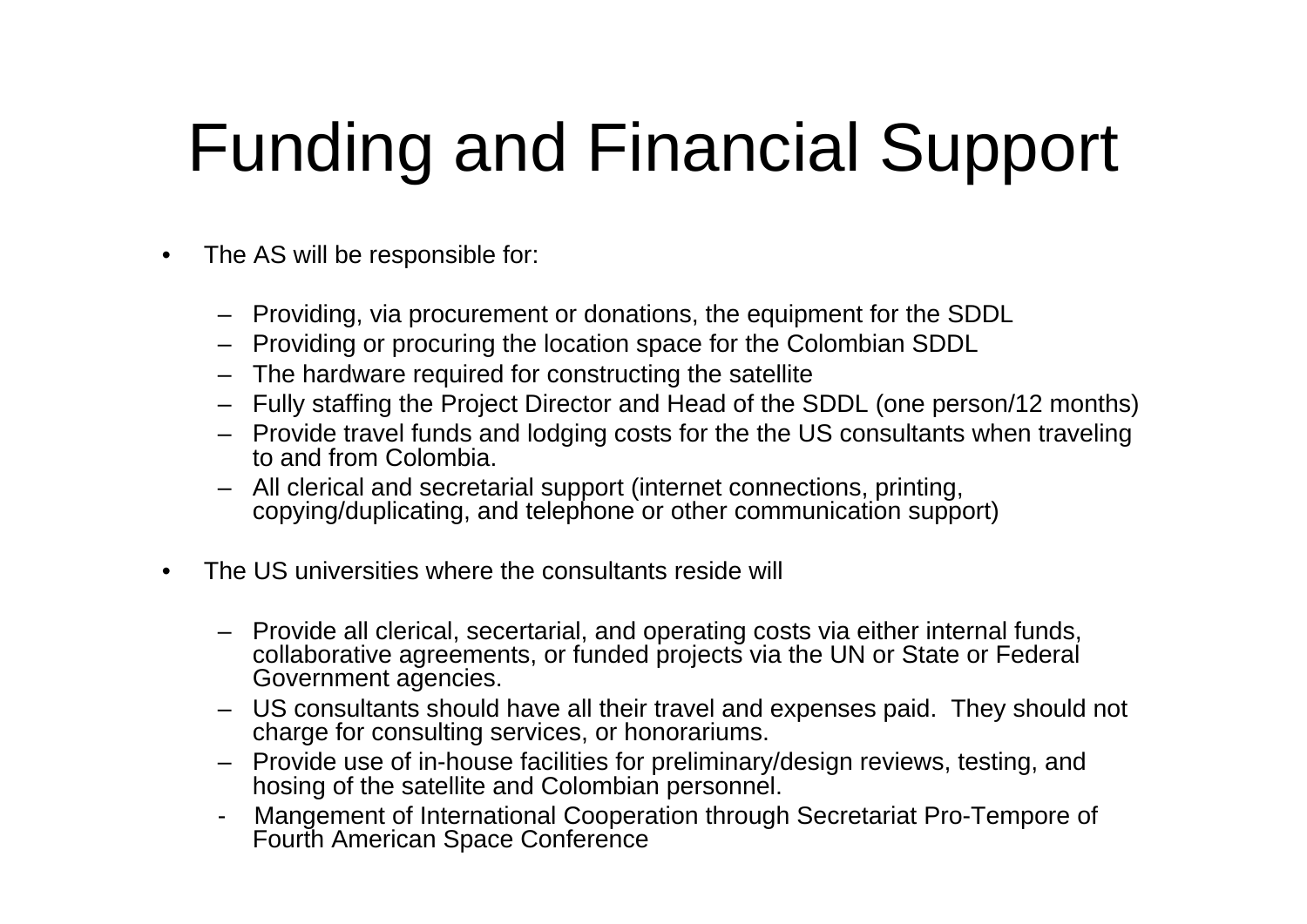# Funding and Financial Support

- The Colombian Government (external to the AS) should
	- Provide ground communication support for the satellite
	- Procure the cost of launching the satellite.
- Possible Funding Sources:
	- The Colombian Government
	- Colombian Private Industry
	- Colombian Academic Institutions
	- The State of Texas and/or the State of California (via there Public Universities)
	- US Private Industry
	- Unesco or the United Nations
	- Non-Profit US Organizations (example: Colombian non-profit groups in the US)
	- Non-Profit Organizations in Colombia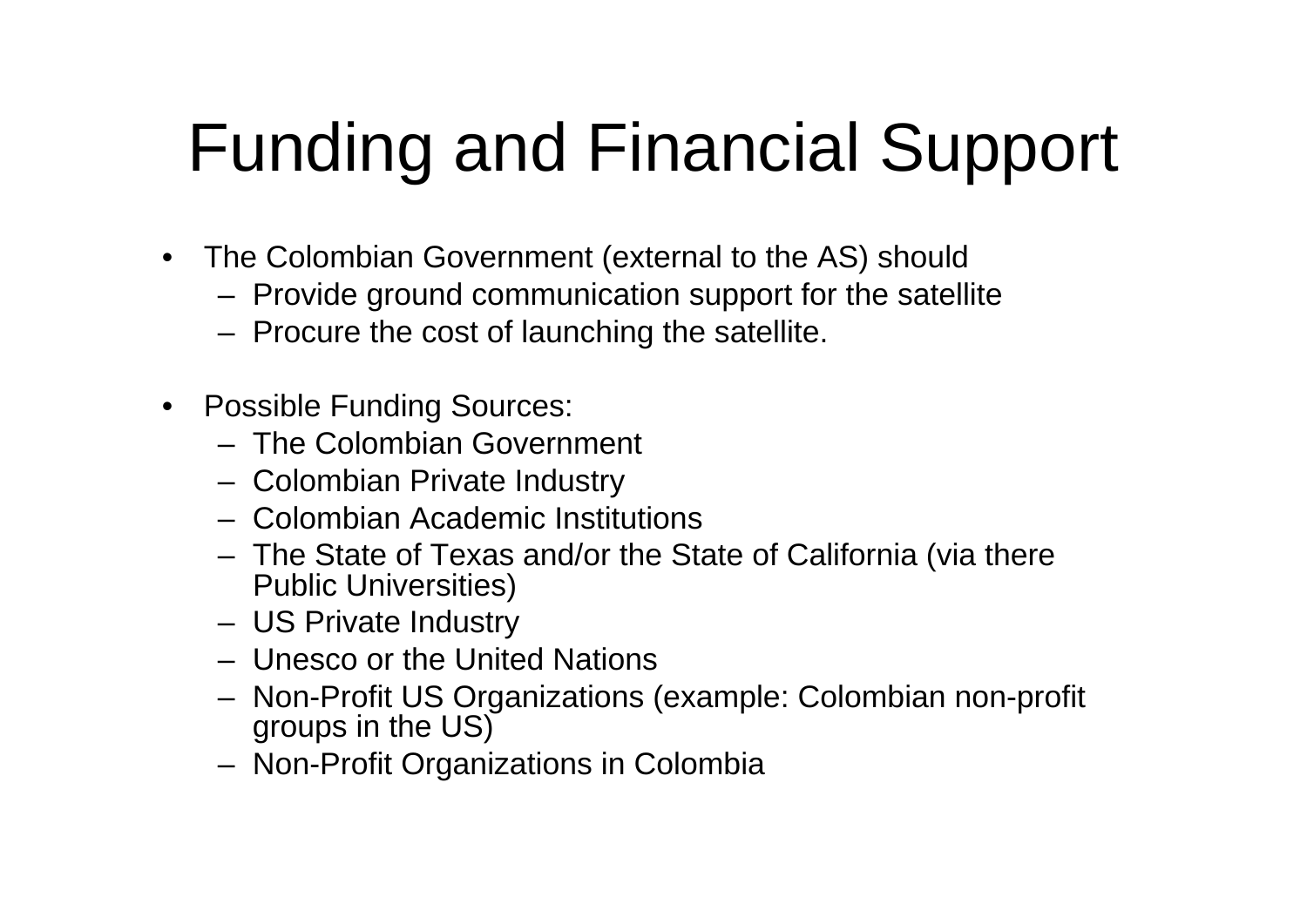## Expected Results and Benefits

- Brings Colombia to the club of space faring nations
- Establishes an infrastructure to support future satellite projects in Colombia
- Trains Colombian students and professionals for the development and operation of a spacecraft system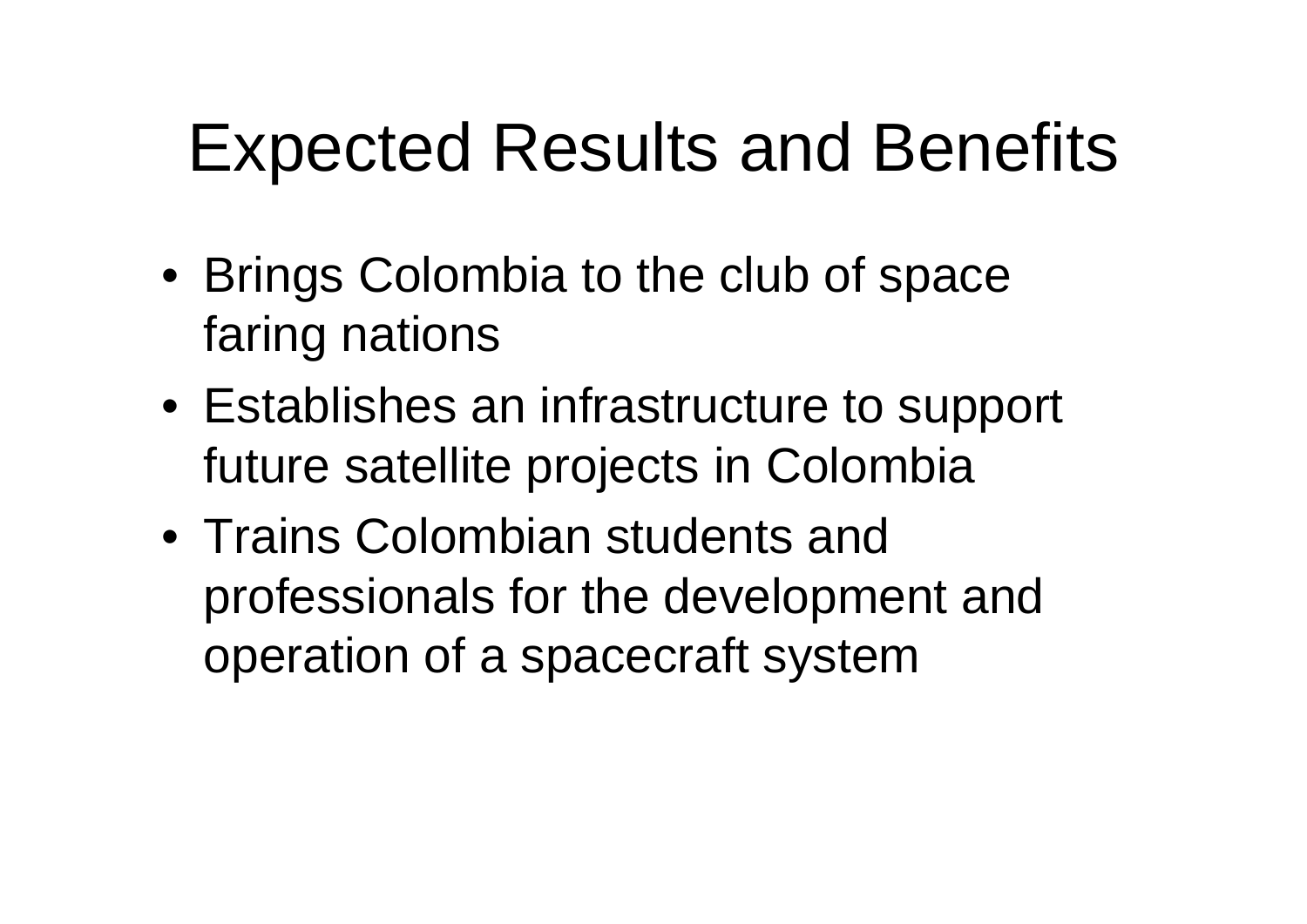# Expected Results and Benefits

- Provides an incentive for the further development of a Colombian Space Agency
- Provides the capability to commercialize the development of satellites for scientific, military, or commercial applications for both Colombia and the international community
- Public Outreach via Civil Aviation's communications mechanisms, or Colombian media, will motivate the public, professionals, and students of all levels to support and/or pursue technologies that will aid Colombia's development over the next century.